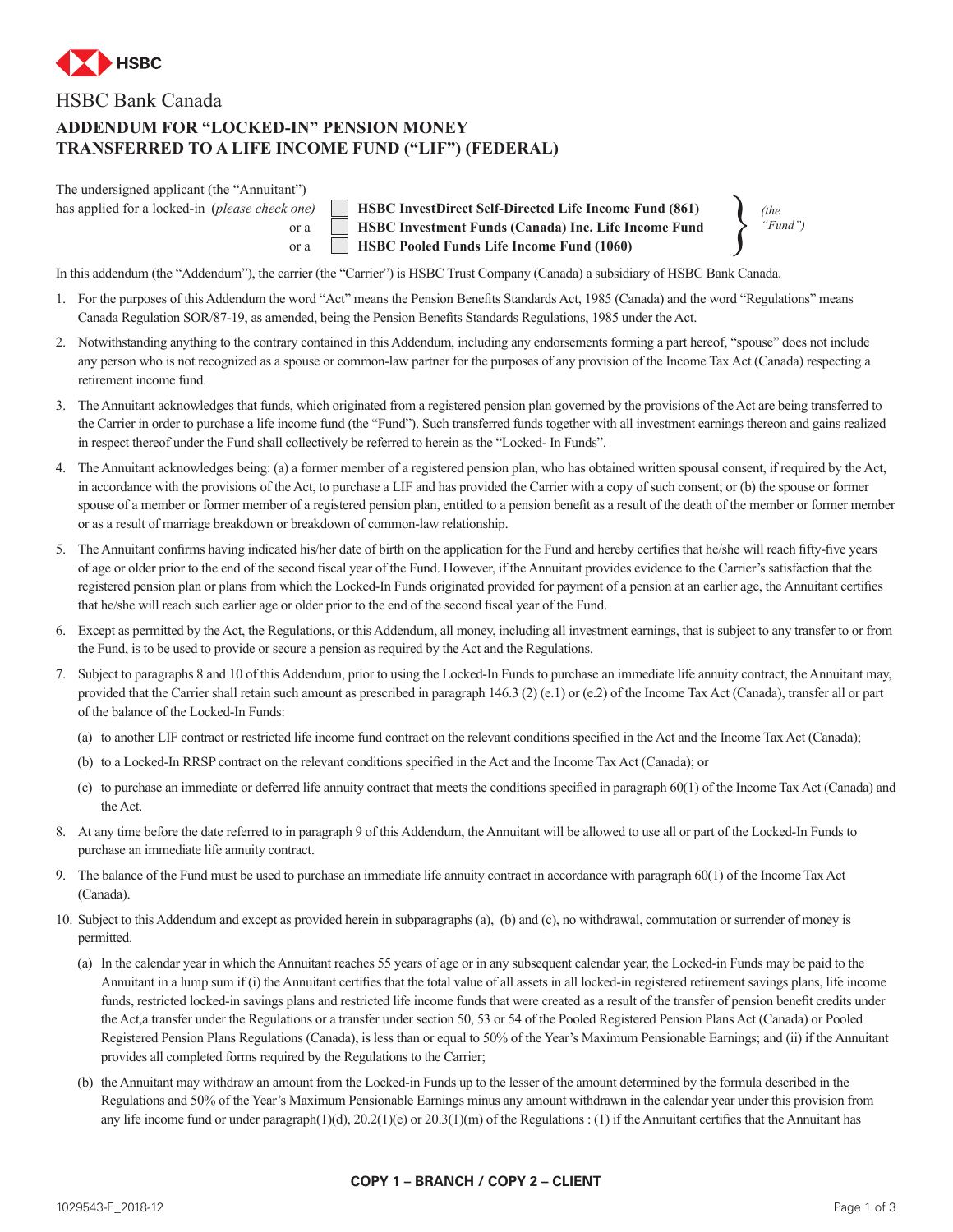not made a withdrawal in the calendar year under this provision from any life income fund, or under paragraph $(1)(d)$ , 20.2(1)(e) or 20.3(1)(m) of the Regulations other than within the last 30 days before this certification in respect of expenditures on medical or disability-related treatment or adaptive technology that the Annuitant expects to make, subject to the requirements in the Regulations; or

- (c) the Annuitant may withdraw any amount from the Locked-In Funds if the Annuitant has ceased to be a resident of Canada, subject to the requirements in the Regulations.
- 11. A lump sum payment may be made to the Annuitant where a physician certifies that due to a mental or physical disability, the life expectancy of the Annuitant is likely to be shortened considerably.
- 12. Except as provided in the Act and Regulations, the money in the Fund may not be assigned, charged, alienated, anticipated or given as security and is exempt from execution, seizure or attachment and any transaction purporting to assign, charge, alienate, anticipate or give as security the money is void. Pension benefits may be a family asset under the applicable provincial family relations legislation and are subject to a court order or separation agreement made under the relevant provincial legislation that affects the payment or distribution of pension benefits.
- 13. The Locked-In Funds will be invested in a manner that complies with the rules for the investment of registered retirement income fund money contained in the Income Tax Act (Canada), and will not be invested, directly or indirectly, in any mortgage in respect of which the mortgagor is the Annuitant or the parent, brother, sister or child of the Annuitant, the spouse of the Annuitant or the spouse of the parent, brother, sister or child of the Annuitant.
- 14. If the Locked-In Funds are paid out contrary to the Act, the Regulations or this Addendum, the Carrier will provide or ensure the provision of a pension in a manner and in an amount that would have been provided had such money not been paid out.
- 15. Before transferring the Locked-In funds to another financial institution, the Carrier will, where applicable,:
	- (a) advise the transferee financial institution, in writing, of the requirement to lock-in the money so transferred; and
	- (b) make the transferee financial institution's acceptance of such transfer subject to the conditions provided for herein.
- 16. If the Carrier does not comply with paragraph 15 of the Addendum where applicable and the transferee financial institution fails to pay the money transferred in the form of a pension or in the manner required herein, the Carrier will provide or ensure the provision of the pension referred to in paragraph 14.
- 17. On the death of the Annuitant, the balance of the Locked-In Funds are to be paid to the surviving spouse or the common-law partner of the Annuitant by
	- (a) transferring the balance to another life income fund or to a restricted life income fund;
	- (b) using the balance to purchase an immediate life annuity or a deferred life annuity; or
	- (c) transferring the balance to a locked-in registered retirement savings plan.

If there is no surviving spouse or common-law partner, the balance of the Locked-in Funds shall be paid to the estate of the Annuitant.

- 18. The fiscal year of the Fund ends on December 31 of each year and shall not exceed twelve months.
- 19. The Annuitant will be paid an income the amount of which may vary annually and which will commence not later than the last day of the second fiscal year of the Fund.
- 20. The Annuitant shall set out the amount of income to be paid from the Fund during a fiscal year at the beginning of each fiscal year after the receipt of the information referred to in paragraph 30, or at another agreed interval if the Carrier has guaranteed the rate of return on the Fund during that interval, and this interval shall in every case terminate at the end of a fiscal year of the Fund. If the Annuitant does not set out the amount to be paid from the Fund during a fiscal year or agreed interval, the minimum amount determined in accordance with the Income Tax Act (Canada) shall be paid out in that year.
- 21. The amount of income paid during a fiscal year of the Fund may not be less than the minimum amount for a registered retirement income fund determined pursuant to the Income Tax Act (Canada) and before the Annuitant reaches 90 years of age may not exceed the "maximum" amount M calculated in accordance with the following formula:
	- $M = C/F$  Where: C= the balance of the money in the Fund on the first day of the fiscal year, and

 $F =$  the value, at the beginning of the fiscal year, of a pension benefit of which the annual payment is \$1 payable on January 1 of each year between that date and December 31 of the year during which the Annuitant reaches the age of 90 years.

For the fiscal year in which the Annuitant reaches 90 years of age and for all subsequent fiscal years, the amount of income paid out of the Fund shall not exceed the value of the Locked-In Funds held in the Fund immediately before the time of payment.

- 22. For the initial fiscal year of the Fund, the minimum amount to be paid, as referred to in paragraph 21 of this Addendum, will be set at zero and the limit M will be adjusted in proportion to the number of months in the fiscal year divided by 12, with any part of an incomplete month counting as one month.
- 23. If part of the money in the Fund is derived from money transferred during the first fiscal year of the Fund from another LIF of the Annuitant, the limit M in respect of that part of the Fund is equal to zero except to the extent that the Income Tax Act (Canada) requires the payment of a higher amount.